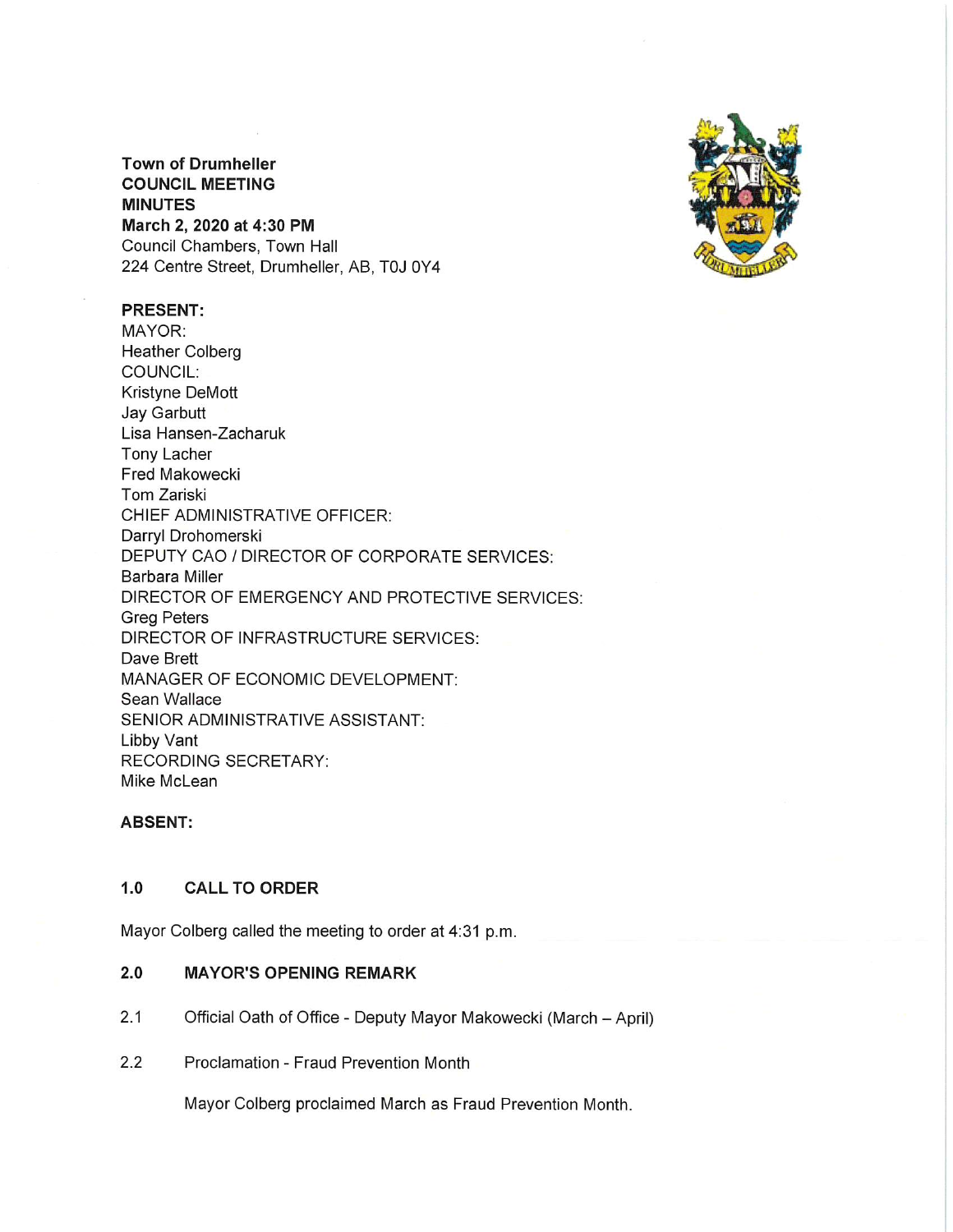# 2.3 Proclamation - International Women's Day

Mayor Colberg marked International Women's Day on March 8, 2020.

# 3.0 ADOPTION OF AGENDA

3.1 Agenda of the March 2, 2020 Regular Council Meeting.

M2020.60 Moved by Lacher, Hansen-Zacharuk that Council adopt the agenda for the March 2, 2020 Regular Meeting of Council as presented.

CARRIED UNANIMOUSLY

# 4.0 ADOPTION OF MINUTES

4.1 Minutes of the February 18, 2020 Regular Council Meeting.

M2020.61 Moved by Zariski, DeMott that Council adopt the minutes of the February 18, 2020 Regular Council Meeting as presented.

CARRIED UNANIMOUSLY

# 5.0 MINUTES OF MEETING PRESENTED FOR INFORMATION

5.1 Minutes of the January 16, 2020 Municipal Planning Commission Meeting.

M2020.62 Moved by Zariski, Lacher that Council receive the Minutes of the January 16, 2020 Municipal Planning Commission Meeting for information.

CARRIED UNANIMOUSLY

# 6.0 REPORTS FROM ADMINISTRATION

# 6.1 CHIEF ADMINISTRATIVE OFFICER

6.1.1 Strategic Priorities - Date Setting

CAO Drohomerski updated Council on the timelines of items in the Strategic Priorities Chart.

# 6.2 DEPUTY CAO I DIRECTOR OF CORPORATE SERVICES

6.2.1 Update on Grant Applications

Deputy CAO Director of Corporate Services Miller updated Council on the status of grant applications.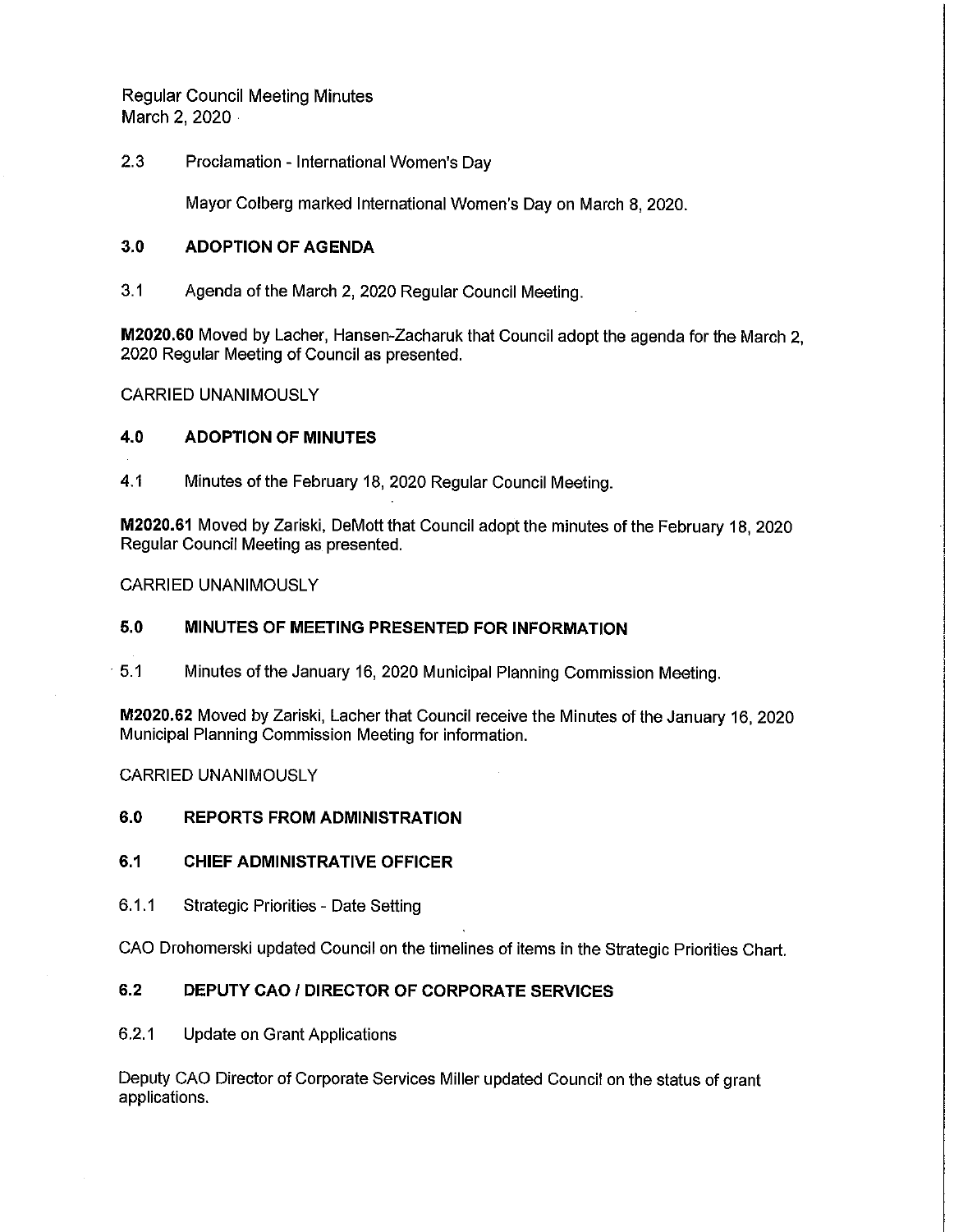# 6.2.2 RFD - Write Off of Bad Debt - Utility Accounts

M2020.63 Moved by Garbutt, Hansen-Zacharuk that Council approve the write off of the utility bad debts as listed in Attachment "A", in the amount of \$1,202.90 against the allowance for bad debt account (see attached).

CARRIED UNANIMOUSLY

# 6.4 DIRECTOR OF INFRASTRUCTURE SERVICES

6.4.1 RFD -Three (3) Year Crushed Gravel Supply

M2020.64 Moved by Zacharuk-Hansen, Lacher that Council award the Three (3) Year Crushed Gravel Supply contract to Reg Gallagher Trucking Ltd. for the submitted price of \$276,000.00 excluding GST.

CARRIED UNANIMOUSLY

# 6.5 DIRECTOR OF EMERGENCY / PROTECTIVE SERVICES

6.5.1 Director of Emergency & Protective Services Quarterly Report OCT - DEC 2019

M2020.65 Moved by Makowecki, Hansen-Zacharuk that Council accept the Director of Emergency & Protective Services' Quarterly Report for information.

#### CARRIED UNANIMOUSLY

Recess at 5:25 p.m. Return at 5:30 p.m.

# 6.5.2 Criminal Record Check Fees Policy C-04-20

Council provided administration with direction on Criminal Record Check Fees Policy C-04-20 and the fees for Criminal Record Checks.

# 6.6 MANAGER OF ARTS, RECREATION AND CULTURE

6.6.1 Manager of Arts, Recreation and Culture Quarterly Report — OCT - DEC 2019

M2020.66 Moved by DeMott, Lacher that Council accept the Manager of Arts, Recreation and CuIture's Quarterly Report for information.

CARRIED UNANIMOUSLY

# 6.7 MANAGER OF ECONOMIC DEVELOPMENT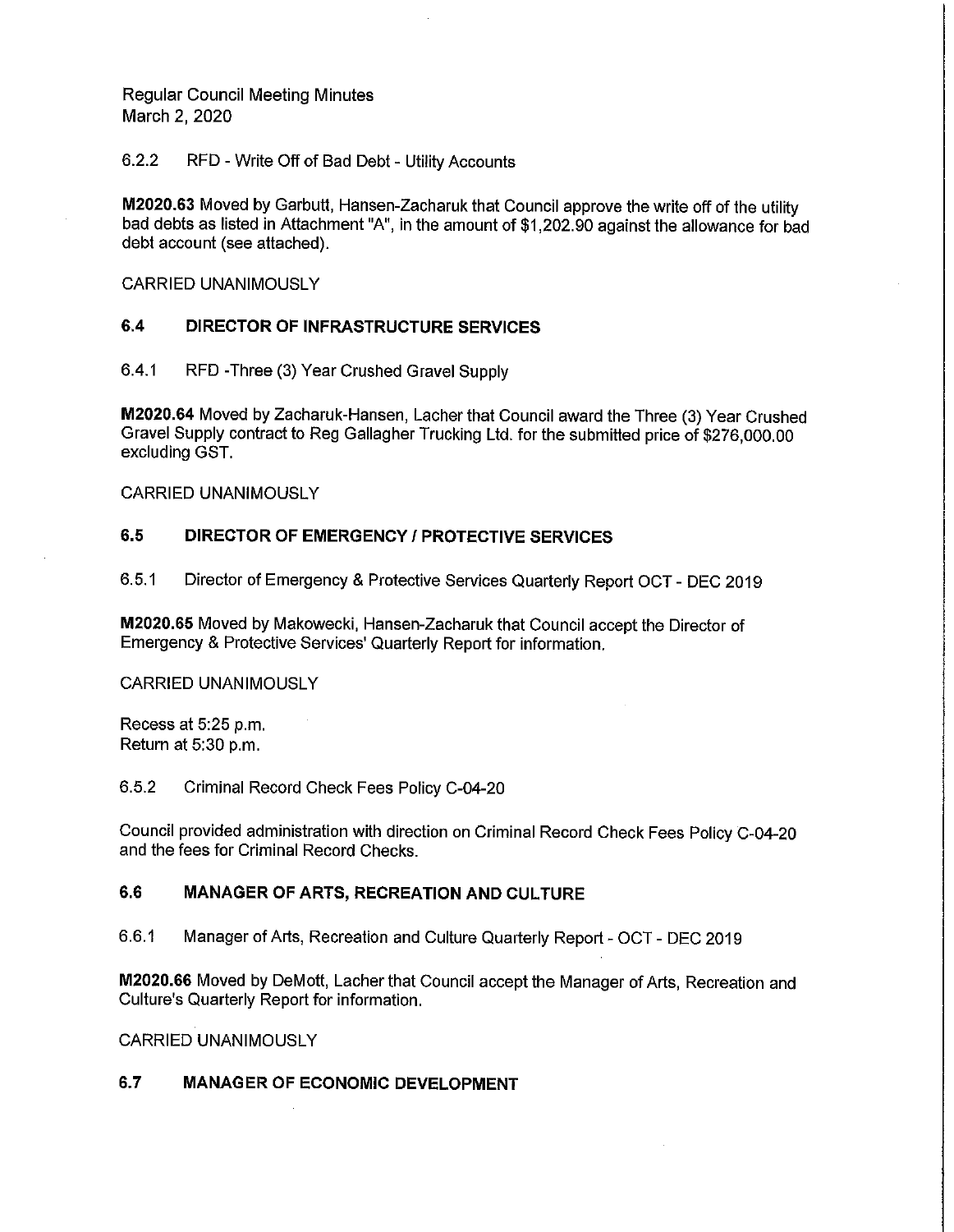6.7.1 Manager of Economic Development Quarterly Report - OCT - DEC2019

M2020.67 Moved by DeMott, Hansen-Zacharuk that Council accept the Manager of Economic Development's Quarterly Report for information.

CARRIED UNANIMOUSLY

# 7 PUBLIC HEARINGTO COMMENCEAT 5:30 PM

7.1 Public Hearing — Bylaw 02.20 Land Use Bylaw Amendment — Cannabis Terminology & Definitions

M2020.68 Moved by Colberg that Council move into a Public Hearing regarding Bylaw 02.20 Land Use Bylaw Amendment - Cannabis Terminology & Definitions.

#### CARRIED UNANIMOUSLY

PUBLIC HEARING BEGINS AT 5:31 p.m.

No submissions.

PUBLIC HEARING ENDS AT 5:31 p.m.

#### 8 BYLAWS

8.1 Bylaw 02.20 Land Use Bylaw Amendment - Cannabis Terminology & Definitions (Second Reading)

M2020.69 Moved by Hansen-Zacharuk, Zariski that Council give second reading to Bylaw 02.20 Land Use Bylaw Amendment - Cannabis Terminology and Definitions.

CARRIED UNANIMOUSLY

M2020.70 Moved by Garbutt, Zariski that Council allow for a third reading of Bylaw 02.20 Land Use Bylaw Amendment - Cannabis Terminology and Definitions.

CARRIED UNANIMOUSLY

M2020.71 Moved by Zariski, Makowecki that Council give third reading to Bylaw 02.20 Land Use Bylaw Amendment — Cannabis Terminology and Definitions.

CARRIED UNANIMOUSLY

8.2 Bylaw 01.20 Land Use Bylaw Amendment - Rezone RV Sands (Third Reading)

M2020.72 Moved by Zariski, DeMott that Council give third reading to Bylaw 01.20 Land Use Bylaw Amendment to Rezone RV Sands.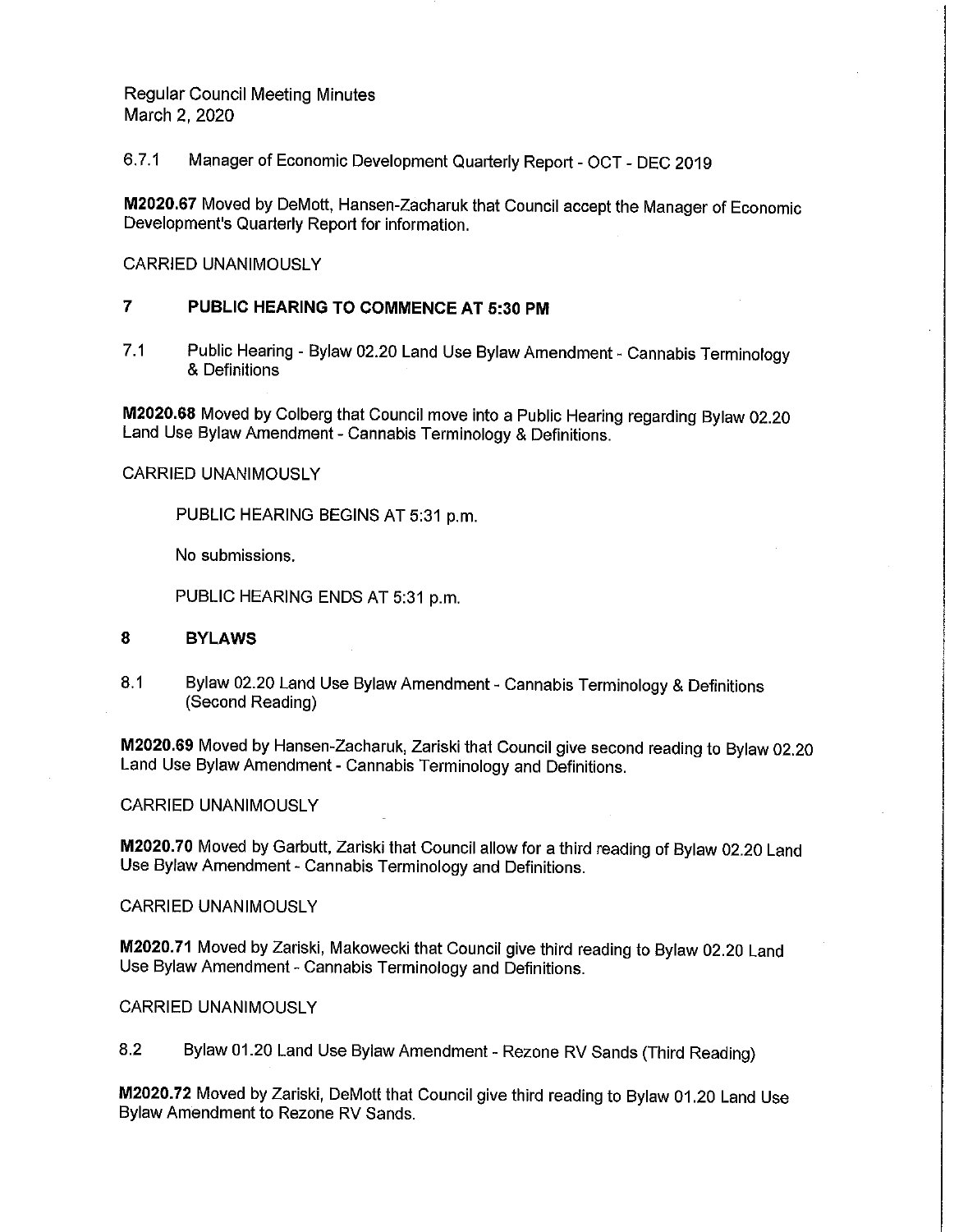# CARRIED UNANIMOUSLY

8.3 Bylaw 07.20 Town of Drumheller-Starland County Intermunicipal Development Plan (First Reading)

M2020.73 Moved by Zacharuk-Hansen, Garbutt that Council give first reading to Bylaw 07.20 Town of Drumheller-Starland County Intermunicipal Development Plan and set a Public Hearing for the March 16, 2020 Regular Council Meeting.

CARRIED UNANIMOUSLY

M2020.74 Moved by Makowecki, DeMott that Council close the meeting to the public to discuss commercial and financial information, per Section 16(1), FOIP at 6:25 p.m.

**CARRIED UNANIMOUSLY** 

# 9.0 CLOSED SESSION

M2020.75 Moved by Garbutt, Lacher that Council return to open session at 7:29 p.m.

CARRIED UNANIMOUSLY

#### 10.0 ADJOURNMENT

M2020.76 Moved by Garbutt, Lacher to accept the Manager of Economic Development's Report for information.

CARRIED UNANIMOUSLY

M2020.77 Moved by Garbutt, Zariski to cancel the March 9, 2020 Committee of the Whole and replace with a Closed meeting (CAO Check-In).

CARRIED UNANIMOUSLY

M2020.78 Moved by Hansen-Zacharuk, DeMott that Council adjourn the meeting at 7:30 p.m.

CARRIED UNANIMOUSLY

 $\bigoplus$ 

Chief Administrative Officer<br>
Mavor<br>Mavor